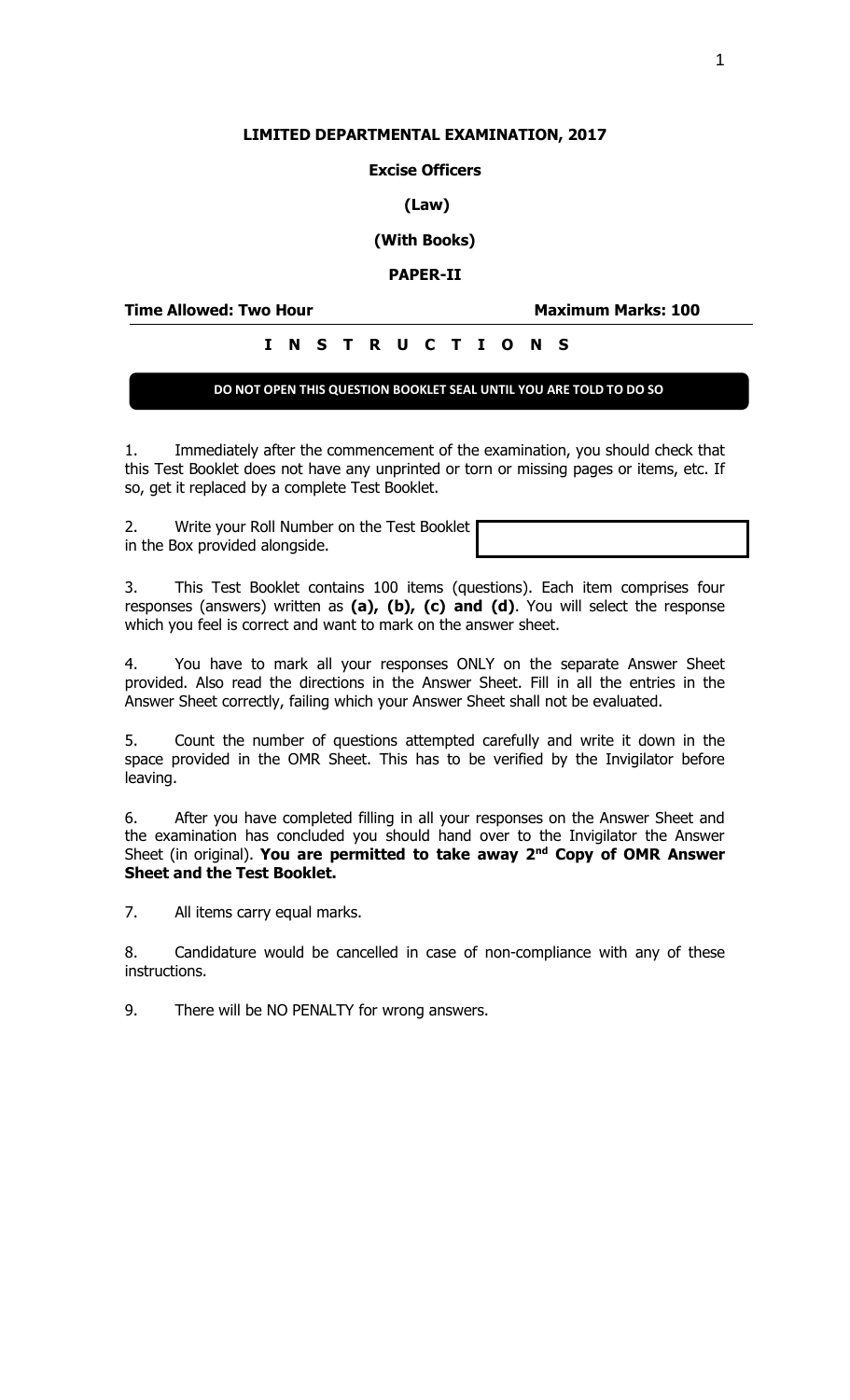- 1. 'Evidence' under the Indian Evidence Act, 1872 includes
- a) Oral evidence
- b) Documentary evidence
- c) Both
- d) Neither
- 2. The Indian Evidence Act, 1872 applies to
- a) Proceedings before Tribunals
- b) Proceedings before the Arbitrator
- c) Judicial proceedings in Courts
- d) All the above
- 3. A fact forming part of the same transaction is relevant under section 6 of the Indian Evidence Act, 1872
- a) If it is in issue and have occurred at the same time and place
- b) If it is in issue and may have occurred at the same time and place
- c) Though not in issue and may have occurred at the same time and place, or at different times and places
- d) Though not in issue, but must have occurred at the same time and place
- 4. Admission can be
- a) Formal only
- b) Informal only
- c) Either formal or informal
- d) Only formal and not informal
- 5. Confession of an accused is admissible against co-accused
- a) If they are tried jointly for the same offences
- b) If they are tried jointly for different offences
- c) If they are tried for the same offences but not jointly
- d) If they are tried for different offences and not jointly
- 6. Lists of facts of which the judicial notice has to be taken under section 57 of the Indian Evidence Act, 1872,
- a) Is exhaustive
- b) Is illustrative only
- c) Is both (a) and (b)
- d) Is neither (a) nor (b).
- 7. Which section of the Indian Evidence Act, 1872 provides the test of ascertaining on which side the burden of proof lies,
- a) section 101
- b) section 102
- c) section 103
- d) section 104
- 8. Which of the following is true as to the standard of proof in criminal and civil proceedings
- a) In criminal proceedings the standard is beyond reasonable doubt and also in civil proceedings
- b) In criminal proceedings the standard is beyond reasonable doubt while in civil proceedings it is 'upon the balance of probabilities'
- c) In criminal proceedings the standard is 'upon the balance of probabilities' while in civil proceedings it is 'beyond reasonable doubt'
- d) In criminal and civil proceedings both it is 'upon the balance of probabilities.
- 9. The presumption under section 109 of Evidence Act as to certain human relationship
- a) Is obligatory and arises irrespective of the lapse of time
- b) Is permissive and operates only for a period for which the state of things which are the subject matter of presumption ordinarily lasts
- c) Is obligatory and operates only for a period for which the state of things which are the subject matter of presumption ordinarily lasts
- d) Either (a) or (b).
- 10. Presumption as to dowry death is contained in
- a) Section 111A of the Indian Evidence Act, 1872
- b) Section 113A of the Indian Evidence Act, 1872
- c) Section 113B of the Indian Evidence Act, 1872
- d) Section 113 of the Indian Evidence Act, 1872.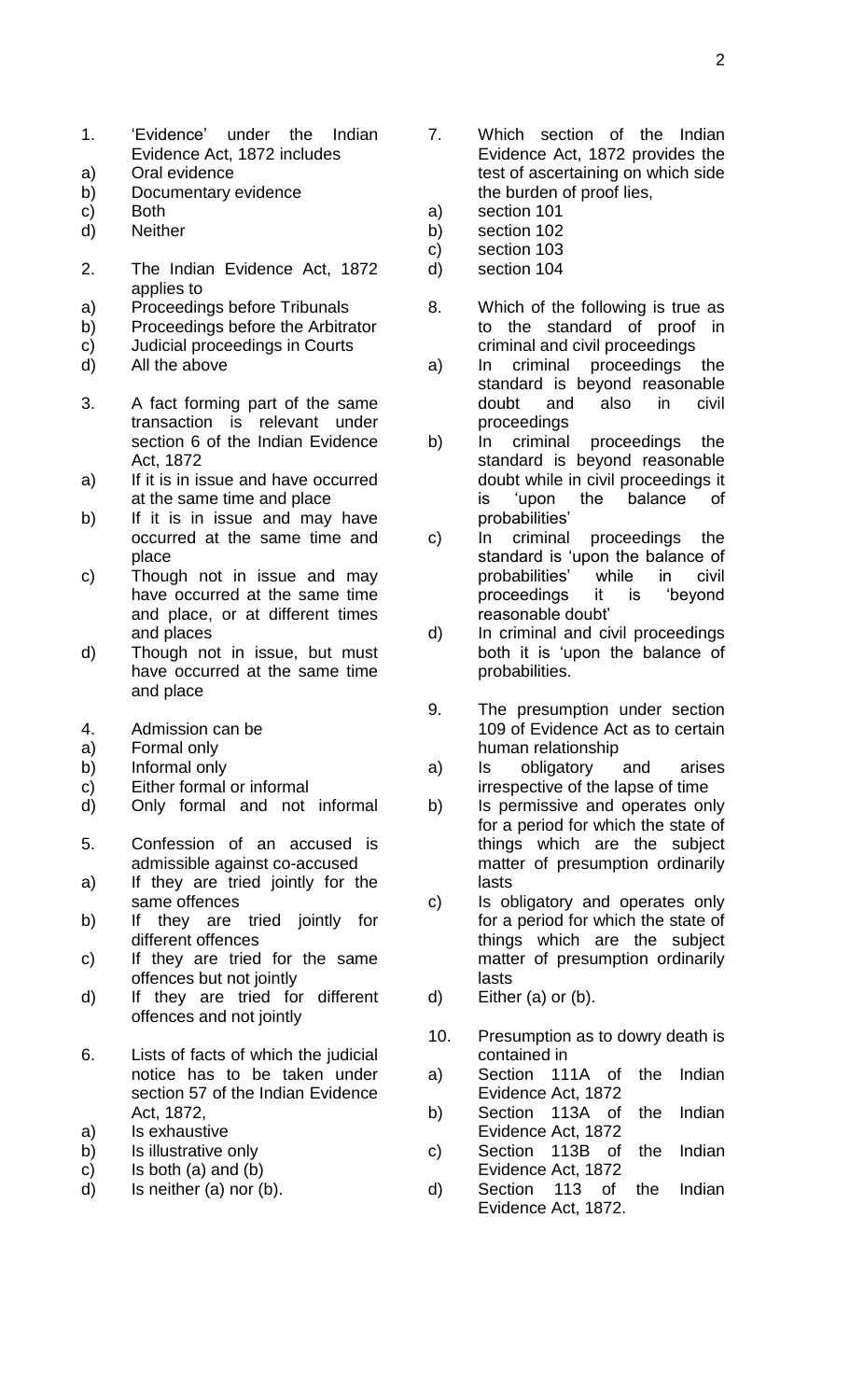- 11. The doctrine of *estoppel* is a
- a) Substantive law
- b) Rule of equity
- c) Rule of evidence
- d) Law of pleadings.
- 12. In which of the following there is no *estoppel*
- a) On a point of law
- b) Against a statute
- c) Attestation of a deed
- d) All of the above.
- 13. *Estoppel* operates in case of a tenant<br>During
- a) During the continuance of tenancy
- b) Who remain in possession after the termination of tenancy by notice to quit
- c) Only (a) and not (b)Both (a) and (b)
- d) Both (a) and (b).
- 14. An accomplice is
- a) Not a competent witness against an accused
- b) A competent witness against an accused
- c) Cannot be a competent witness against an accused
- d) None of the above.
- 15. The deciding factor under section 112 of Evidence Act is
- a) The date of conception of the child
- b) The date of birth or conception depending on the facts and circumstances
- c) The date of death of the child
- d) The date of birth of the child.
- 16. Marks on the ground, produced by a struggle at or near the place of murder, are
- a) Relevant issues
- b) Relevant facts
- c) Irrelevant issues
- d) Irrelevant facts
- 17. Confessional statement of an accused before a police officer is a) Admissible as against the police
- officer
- b) Admissible as against the accused
- c) Inadmissible as against the police officer
- d) Inadmissible as against the accused
- 18. Facts can be
- a) Physical facts
- b) Psychological facts
- c) Physical facts as well as psychological facts
- d) Physical facts only and not psychological facts
- 19. Fact in issue means
- a) Fact, existence or non-existence of which is admitted by the parties
- b) Fact, existence or non-existence of which is disputed by the parties
- c) Fact, existence or non-existence of which is not disputed by the parties
- d) All the above
- 20. Confession of an accused is admissible against co-accused
- a) If they are tried jointly for the same offences
- b) If they are tried jointly for different offences
- c) If they are tried for the same offences but not jointly
- d) If they are tried for different offences and not jointly
- 21. Document includes
- a) Written facts
- b) A map or plan
- c) An inscription on a stone
- d) All the above
- 22. A person makes a confession while in police custody and such confession is inadmissible as per
- a) section 25 of the Evidence Act
- b) section 26 of the Evidence Act
- c) section 27 of the Evidence Act
- d) section 28 of the Evidence Act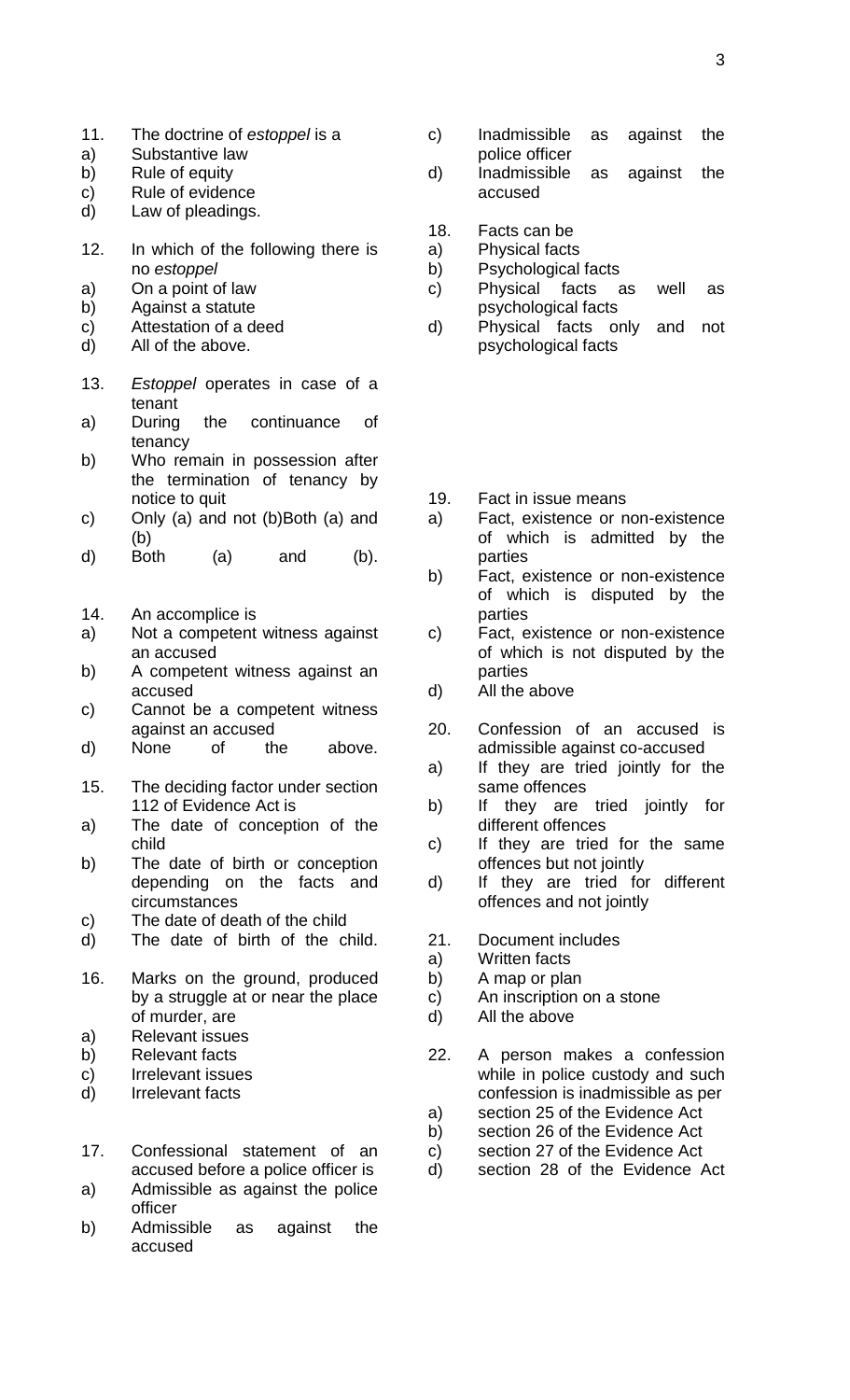- 23. Under section 27 of the Evidence Act, 'discovery of fact' includes
- a) The object found
- b) The place from where it is produced
- c) Both (a) and (b)
- d) Neither (a) nor (b)
- 24. Statements made by an agent of a party to a proceedings is
- a) admissible only if it is expressly authorized by the party
- b) admissible only if it is impliedly authorized by the party
- c) admissible if it is expressly or impliedly authorized by the party
- d) not admissible at all even if it is expressly or impliedly authorized by the party
- 25. Section 27 of the Evidence Act applies
- a) When the person giving information is an accused and not in police custody
- b) When the person giving information is an accused and is in police custody
- c) When the person giving information is not an accused but is in police custody
- d) When the person giving information is neither an accused nor is in police custody
- 26. Which of the following sections of the Evidence Act deals with 'the amount of information received from accused which may be proved'?
- a) Section 24
- b) Section 27
- c) Section 23
- d) Section 28
- 27. Which of the following sections is a proviso to section 25 and 26 of the Evidence Act?
- a) Section 23
- b) Section 24
- c) Section 27
- d) Section 28
- 28. Under section 32 of the Evidence Act, the statement of a person who is dead to be admissible
- a) Must relate to the cause of his own death
- b) May relate to the cause of someone else's death
- c) May relate to the cause of his own death or someone else's death
- d) None of the above
- 29. Under section 32 of the Evidence Act, the declaration
- a) As to private rights and customs are admissible
- b) As to public rights and customs are admissible
- c) As to both public and private rights and customs are admissible
- d) Only as to customs are admissible
- 30. A dying declaration
- a) Can form the sole basis of conviction without any corroboration by independent evidences
- b) Can form the basis of conviction only on any corroboration by independent evidences
- c) Cannot form the sole basis of conviction unless corroborated by independent witness
- d) Only (b) and (c) are correct
- 31. Under section 83 of the Evidence Act presumption as to the accuracy of maps and plans can be raised in respect of
- a) Maps and plans made by private persons
- b) Maps and plans made by authority of Government
- c) Both (a) and (b) above
- d) Only (a) but not (b)
- 32. Due execution and authentication of a power of attorney shall be presumed under section 85 of the Evidence Ac when executed before and authentication by
- a) A magistrate
- b) A judge
- c) A notary
- d) All the above
- 33. Secondary evidence of a document means
- a) Copies of that document
- b) Oral account of the contents of that document
- c) Both (a) and (b) above
- d) Only (a) but not (b)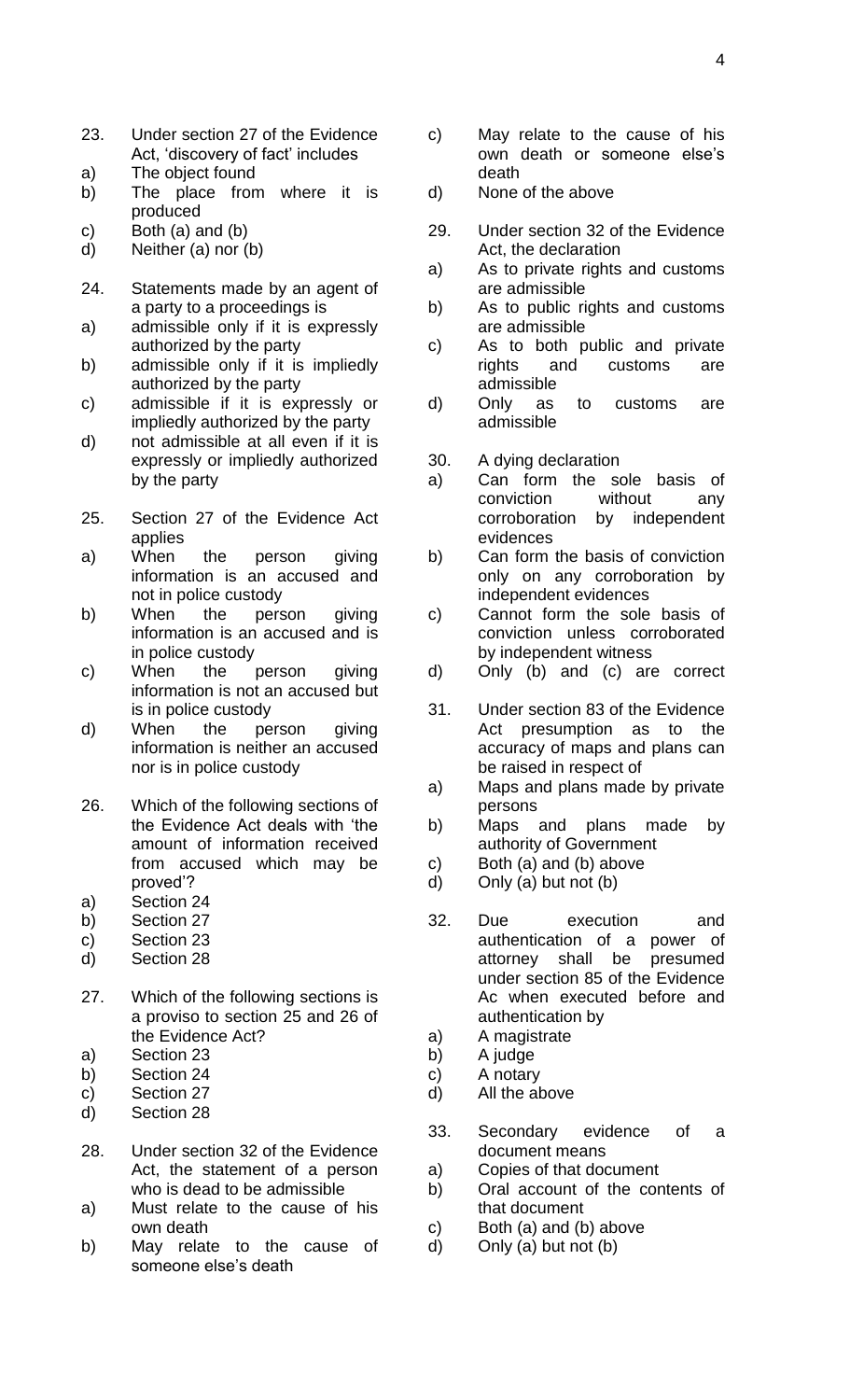- 34. Which section of the Indian Evidence Act, 1872 provides for the circumstances under which secondary evidence is admissible
- a) Section 63
- b) Section 64
- c) Section 65
- d) Section 66
- 35. X, a businessman, executes a document in several parts. Which part of the document is primary evidence of the document?
- a) The part containing the major issues / facts
- b) The part containing the most significant issue / fact
- c) None, since a document cannot be executed in part
- d) Each part
- 36. The calling of at least one attesting witness to prove a document under section 68 is not necessary
- a) When the document other than a Will is registered under the Indian Registration Act 1908
- b) When the document including a Will is registered under the Indian Registration Act 1908
- c) When the document irrespective of whether it is a Will is registered under the Indian Registration Act 1908
- d) Both (b) and (c) are correct
- 37. Which section of the Indian Evidence Act, 1872 provides for admissibility of electronic record
- a) Section 65
- b) Section 65A
- c) Section 65B
- d) Section 66
- 38. Documents which are not covered under section 74 of the Indian Evidence Act, 1872 are called
- a) Semi-public documents
- b) Quasi-public documents
- c) Private documents
- d) None of the above
- 39. Admission of oral evidence, in respect of a written document, is prohibited under section 92 of the Indian Evidence Act, 1872, for the purpose of
- a) Contradicting its terms
- b) Varying its terms
- c) Adding to its terms
- d) All the above
- 40. Re-examination of a witness can be done
- a) After examination-in-chief but before cross-examination
- b) After examination-in-chief and after cross-examination
- c) Either (a) or (b) d) Neither (a) nor (b)
- 41. Public Prosecutors may be appointed
- a) In High Courts
- b) In District ad Sessions Courts
- c) In Special Courts
- d) All the above
- 42. Public Prosecutors may be appointed for conducting any prosecution, appeal or other proceedings for
- a) The Central Government
- b) For the State Government
- c) For  $(a)$  and  $(b)$
- d) Neither (a) nor (b)
- 43. The Code of Criminal Procedure, 1973came into force from
- a) 1st January 1974
- b) 1<sup>st</sup> February 1974
- c) 1st March 1974
- d) 1 1<sup>st</sup> April 1974
- 44. Who among the following authorities after being authorized by the State Government can issue conditional order for removal of public nuisance under section 143 of the CrPC?
- a) District Magistrate
- b) Sub-Divisional Magistrate
- c) Executive Magistrate
- d) All the above
- 45. Who among the following authorities has power to prohibit repetition or continuance of public nuisance?
- a) District Magistrate
- b) Sub-Divisional Magistrate
- c) Executive Magistrate
- d) All the above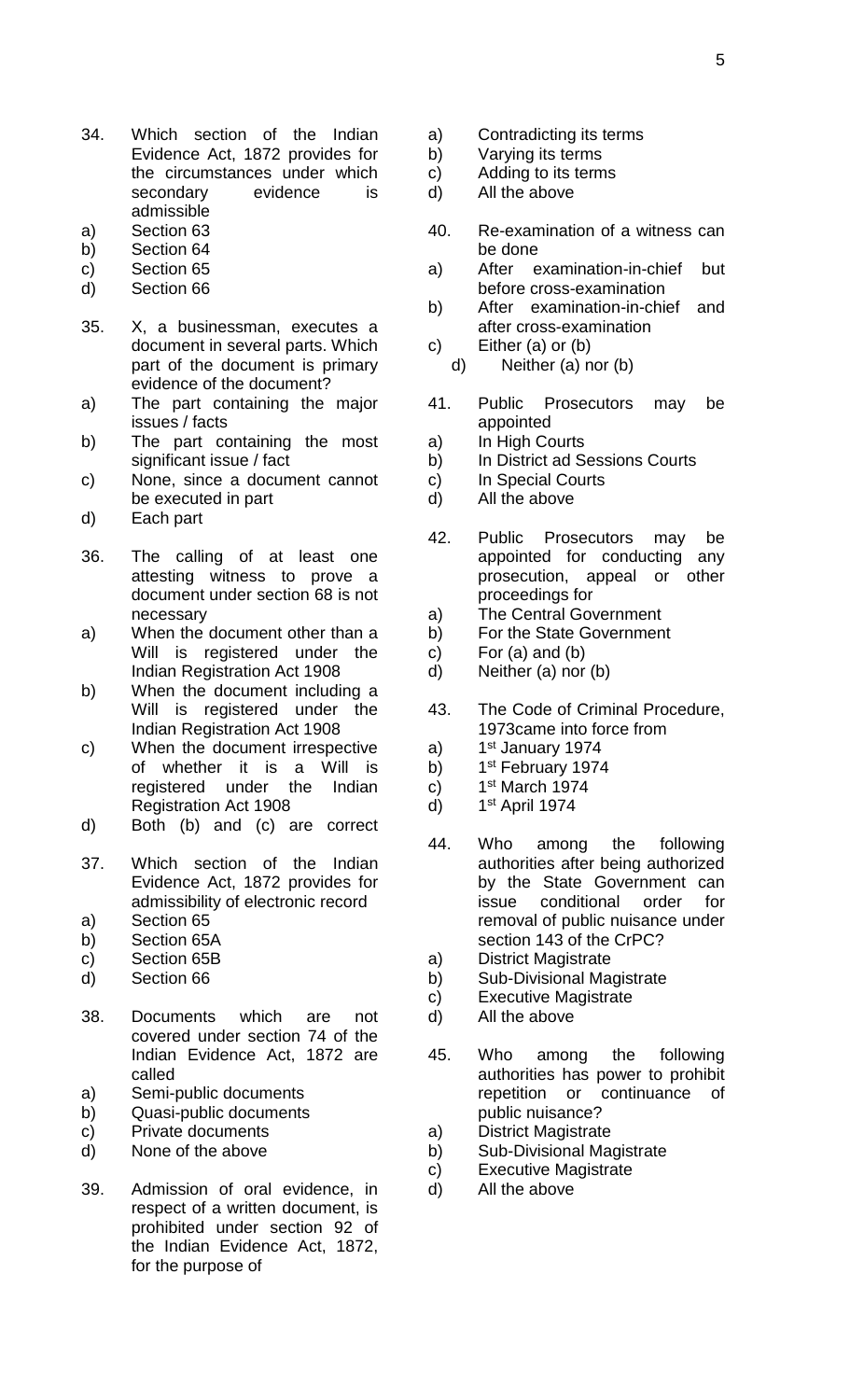- 46. When there exists cause of any breach of action regarding the right of land or water, the Executive Maistrate
- a) Can make an order to parties to be present before him in person
- b) Can make an order to parties to be present before him with their pleaders
- c) Can send a written statement about their claim for right by post
- d) Either (a) or (b)
- 47. Who among the following authorities has power to command an unlawful assembly to disperse?
- a) District Magistrate
- b) Sub-Divisional Magistrate
- c) Executive Magistrate
- d) None of the above
- 48. A case relating to an offence punishable with an imprisonment for a term of less than two years is
- a) A summon-case
- b) A warrant-case
- c) An appeal case
- d) None of the above
- 49. In a summon case, when an accused is brought before a magistrate, he shall be
- a) Stated of the particulars of the offences he is accused of
- b) Asked if he pleads guilty
- c) Asked if he has any defence to make
- d) All the above
- 50. In every trial in a Court of Session, the prosecution is conducted by the
- a) Concerned judge
- b) Defence lawyer
- c) Public prosecutor
- d) Investigating officer
- 51. In a summon case, a magistrate of first class may stop the proceeding by
- a) giving reasons to be announced in open court
- b) giving reasons to be recorded in writing
- c) giving no reason
- d) getting approval of the public prosecutor
- 52. In case of non-appearance of the complainant due to his death, the magistrate may dispense with his attendance
- a) Insist on the attendance of his legal representative and proceed with the case
- b) Insist on the attendance of his counsel and proceed with the case
- c) dispense with his attendance and proceed with the case
- d) None of the above
- 53. In case of complaints against many persons, subject to the satisfaction of the magistrate, a complainant may withdraw his complaints
- e) Only against the prime accused
- f) Against one or all of the accused
- g) Only against the witnesses
- h) None of the above is correct
- 54. In a summon case, the magistrate may at his discretion convict an accused if
- a) The accused pleads innocent
- b) The accused pleads guilty
- c) The public prosecutor observes the accused guilty
- d) The investigating officer observes the accused guilty
- 55. Summon-case is provided under
- a) section 2(s) of Cr.PC
- b) section 2(t) of Cr.PC
- c) section 2(u) of Cr.PC
- d) section 2(w) of Cr.PC.
- 56. Which chapter of the CrPC provides the provision of withdrawal of complaint?
- a) Chapter X
- b) Chapter XV
- c) Chapter XX
- d) Chapter XXI
- 57. Which among the following authorities has authority to issue summons
- a) A court
- b) A Commissioner of Police
- c) A police officer-in-charge
- d) Only the High Court of a State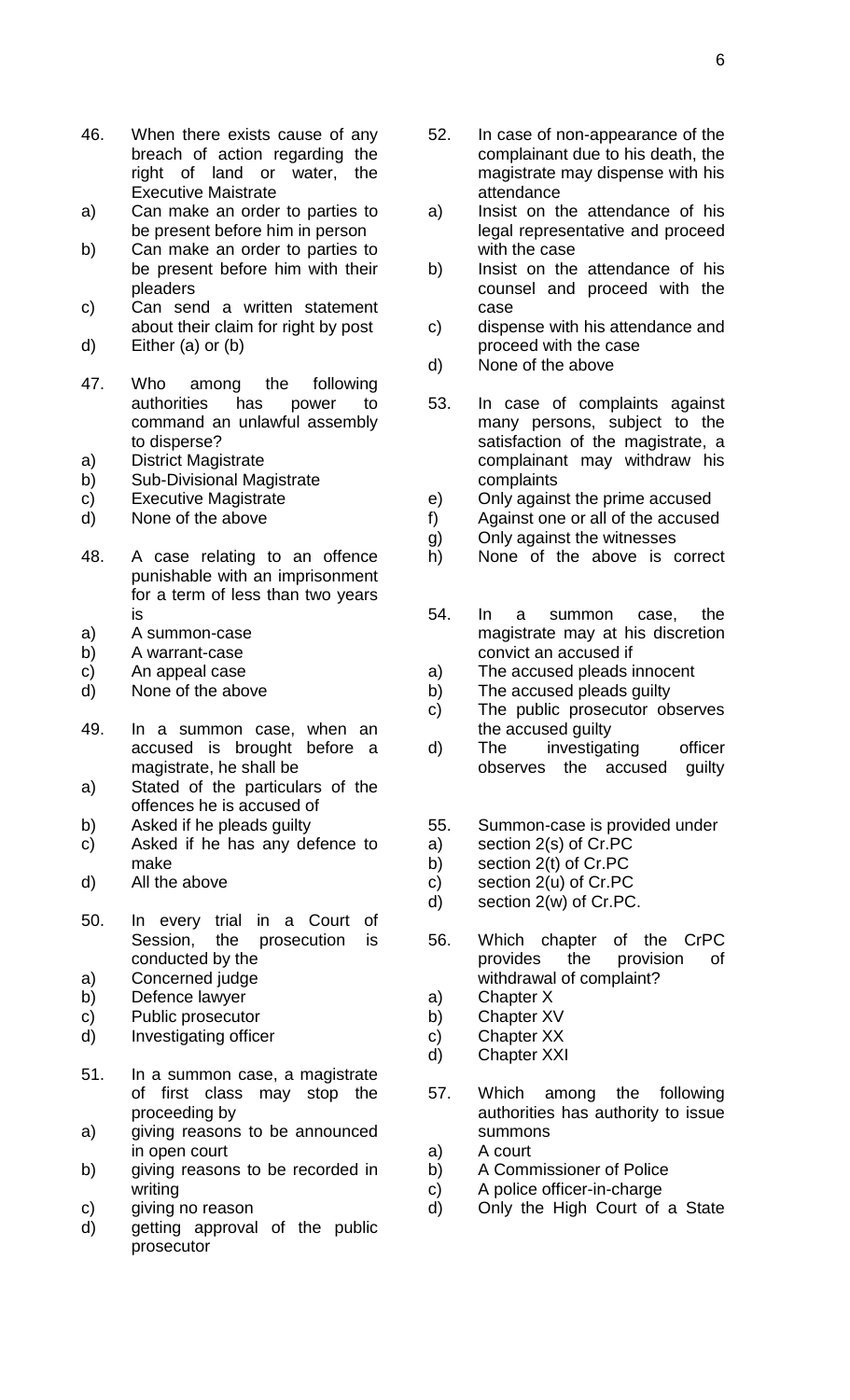- 58. Who among the following District Magistrate has power to try a case summarily under CrPC?
- a) Any Chief Judicial Magistrate
- b) Any Metropolitan Magistrate
- c) Any First Class Magistrate
- d) All the above
- 59. A Second Class Magistrate is empowered to try a case summarily
- a) When the Public Prosecutor empowers him
- b) When the defence lawyer empowers him
- c) When a High Court confers the power upon him
- d) When the plaintiff and the defendant apply for early disposal of the case
- 60. Which of the following offences may not be tried summarily
- a) Theft where the value of the property stolen does not exceed two thousand rupee
- b) Receiving or retaining stolen property where the value of the property does not exceed two thousand rupee
- c) Offences punishable with death, imprisonment for life or imprisonment for a term exceeding two years
- d) Insult with intention to provoke a breach of peace
- 61. Under Section 450 of the Code of Criminal Procedure, 1973, which Court has been conferred the power to direct any Magistrate to levy the amount due on bond for appearance or attendance at such Court.
- a) High Court
- b) Court of Session
- c) Only (a)
- d) Both (a) and (b)
- 62. Which provision under the Code of Criminal Procedure deals with the circumstance when the person required by any court or officer to execute a bond is a minor?
- a) Section 446
- b) Section 447
- c) Section 448
- d) Section 449
- 63. Under Section 449 of the Code of Criminal Procedure, 1973 all orders passed under section 446 in case of an order made by a Magistrate, shall be appealable to:
- a) High Court
- b) Session Judge
- c) Only (a)
- d) Both (a) and (b)
- 64. Under section 499 of the Code of Criminal Procedure, 1973 all orders passed under section 446 in case of an order made by a Court of Sessions, shall be appealable to:
- a) High Court
- b) To the Court to which an appeal lies from an order made by such court
- c) Either (a) or  $(b)$
- d) Both (a) and (b)
- 65. Which provision of the Code of Criminal Procedure, 1973 deals with the cancellation of Bond and Bailbond?
- a) Section 445
- b) Section 446
- c) Section 446-A
- d) Section 447
- 66. Which provision under the Code of Criminal Procedure, 1973 deals with the procedure in case of insolvency or death of surety or when a bond is forfeited?
- a) Section 447
- b) Section 448
- c) Section 449
- d) Section 450
- 67. Under Section 447 of the Code of Criminal Procedure, 1973 when any surety to a bond becomes insolvent or dies, or when any bond if forfeited under the provisions of section 446, which of the following Court may order the person from whom such security was demanded to furnish fresh security in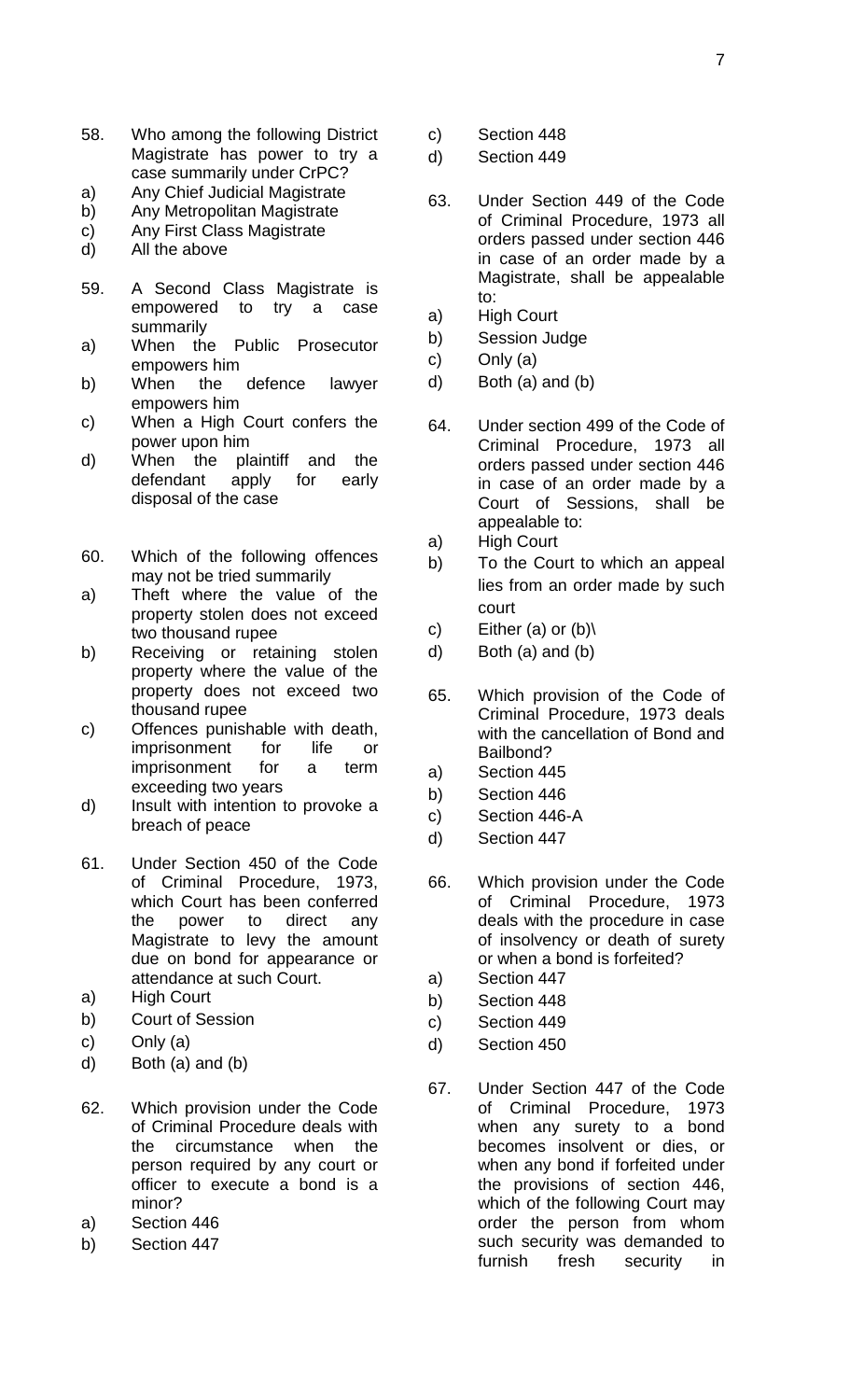accordance with the directions of the original order?

- a) The Court by whose order such bond was taken
- b) Magistrate of the First Class
- c) Both (a) and (b)
- d) None of the above
- 68. Which provision of the Code of Criminal Procedure, 1973 deals with the procedure when bond has been forfeited?
- a) Section 445
- b) Section 446
- c) Section 446-A
- d) Section 447
- 69. Under Section 445 of the Code of Criminal Procedure 1973, when any person is required by any Court or Officer to execute a bond with or without sureties, such Court or Officer may excepting which of the following cases, permit him to deposit a sum of money or Government promissory notes to such amount as the court or officer may fix in lieu of executing such bond?
- a) In the case of bond for good behaviour
- b) In the case of the bond for appearance on the next date fixed
- c) Only (a)
- d) Both (a) and (b)
- 70. Under which provision of the Code of Criminal Procedure, 1973, provides for a circumstance where a surety to a bond dies before the bond is forfeited, his estate shall be discharged from all liability in respect of the bond.
- a) Section 446 (1)
- b) Section 446 (3)
- c) Section 446 (4)
- d) Section 446 (5)
- 71. Under Section 301 of the Code of Criminal Procedure, 1973 the Public Prosecutor or the Assistant Public Prosecutor in charge of a case may appear and plead without any written

authority before any Court in which that case is under:

- a) Inquiry
- b) Trial
- c) Appeal
- d) All of the above
- 72. Under Section 321 of the Code of Criminal Procedure, 1973, at what stage of the prosecution, the Public Prosecutor or the Assistant Public Prosecutor in charge of a case may, with the consent of the Court withdraw from the prosecution of any person.
- a) Any time before the judgment is pronounced
- b) Any time after the judgment is pronounced
- c) Either (a) or (b)
- d) None of the above
- 73. Under Section 321 of the Code of Criminal Procedure, 1973 where the Public Prosecutor or the Assistant Public Prosecutor withdraws from the prosecution of the any person before a charge has been framed
- a) The Accused shall be discharged in respect of such offence or offences
- b) The Accused shall not be discharged in respect of such offence or offences
- c) Prosecution cannot be withdrawn before a Charge has been framed
- d) None of the above
- 74. Under Section 302 of the Code of Criminal Procedure, 1973 which of the following may be excluded by a Magistrate to conduct a case?
- a) Police Officer below the rank of Inspector
- b) Police Officer below the rank of Sub-Inspector
- c) Police Officer above the rank of Sub-Inspector
	- d) All of the above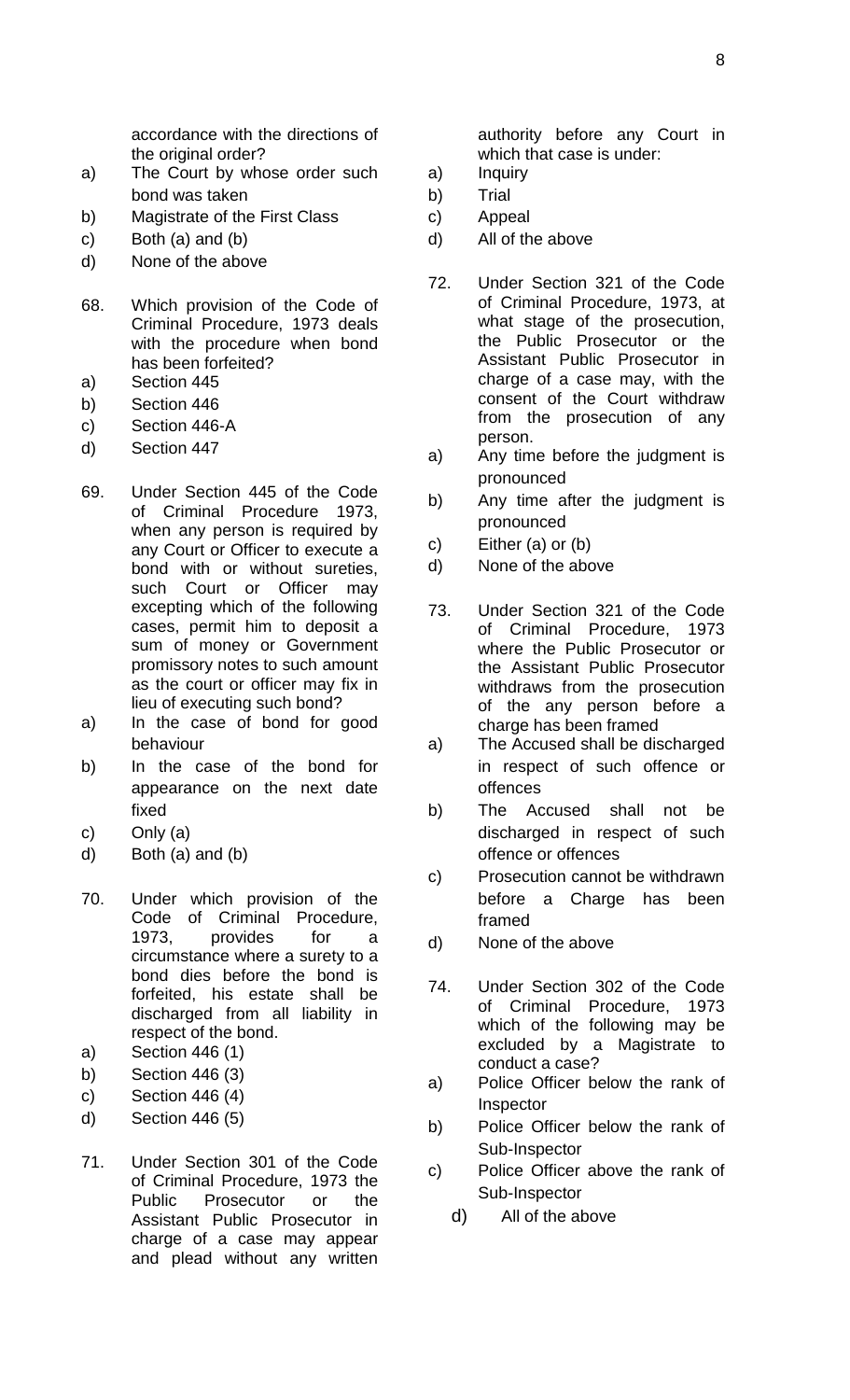- 75. Under Section 321 of the Code of Criminal Procedure 1973, the Public Prosecutor or Assistant Public Prosecutor in charge of a case may, with the consent of the Court, withdraw the prosecution of any person tried of some offences. Such offences include:
- a) Either generally
- b) In respect of any one of the offences for which he is tried
- c) In respect of more than one of the offences for which he is tried
- d) All of the above
- 76. In which of the following offences under Section 321 of the Code of Criminal Procedure, the Prosecutor in charge of the case may not move the Court for its consent to withdraw from the prosecution, unless already permitted by the Central Government to do so?
- a) the offence was committed by a person in the service of the Central Government while acting in the discharge of his official duty
- b) the offence involved misappropriation or destruction of, or damage to, any property belonging to the Central Government
- c) the offence was against any law relating to a matter to which the executive power of the Union extends
- d) All of the above
- 77. If a private person instructs a pleader to prosecute any person in any court, the public prosecutor in charge of the case shall conduct the prosecution and the pleader so instructed shall act:
- a) Under the direction of the **Magistrate**
- b) Under the direction of the Public **Prosecutor**
- c) Under the direction of the Defence Lawyer
- d) None of the above
- 78. A Police Officer investigating into an offence for which the accused is being prosecuted may conduct the prosecution:
- a) With permission of the Court
- b) With permission of the Judge
- c) With permission of the Public **Prosecutor**
- d) No permission can be granted
- 79. Under the Code of Criminal Procedure, 1973, a person may conduct the prosecution:
- a) Through a Pleader
- b) Through a personal friend who is not a pleader
- c) Both  $(a)$  and  $(b)$
- d) Neither (a) nor (b)
- 80. For purposes of section 24 of the CrPC, a person shall be eligible to be appointed as a Public Prosecutor or an Additional Public Prosecutor only if he has been in practice as an advocate for not less than:
- a) 10 years
- b) 7 years
- c) 6 years
- **d)** 5 years
- 81. The Assam Opium Smoking Act, 1927 defines the term "Opium" under which provision?
- a) Section 2 (a)
- b) Section 2 (b)
- c) Section 2 (c) d) Section 2 (d)
- 82. Under the Assam Opium Smoking Act, 1927, the term "Collector" has been defined as:
- a) Chief Officer in-charge of the revenue administration of the district
- b) Any Officer whom the Government may, by notification, declare or appoint to be a collector for the purposes of the Act
- c) Only (a)
- d) Both (a) and (b)
- 83. Which provision under the Assam Opium Smoking Act,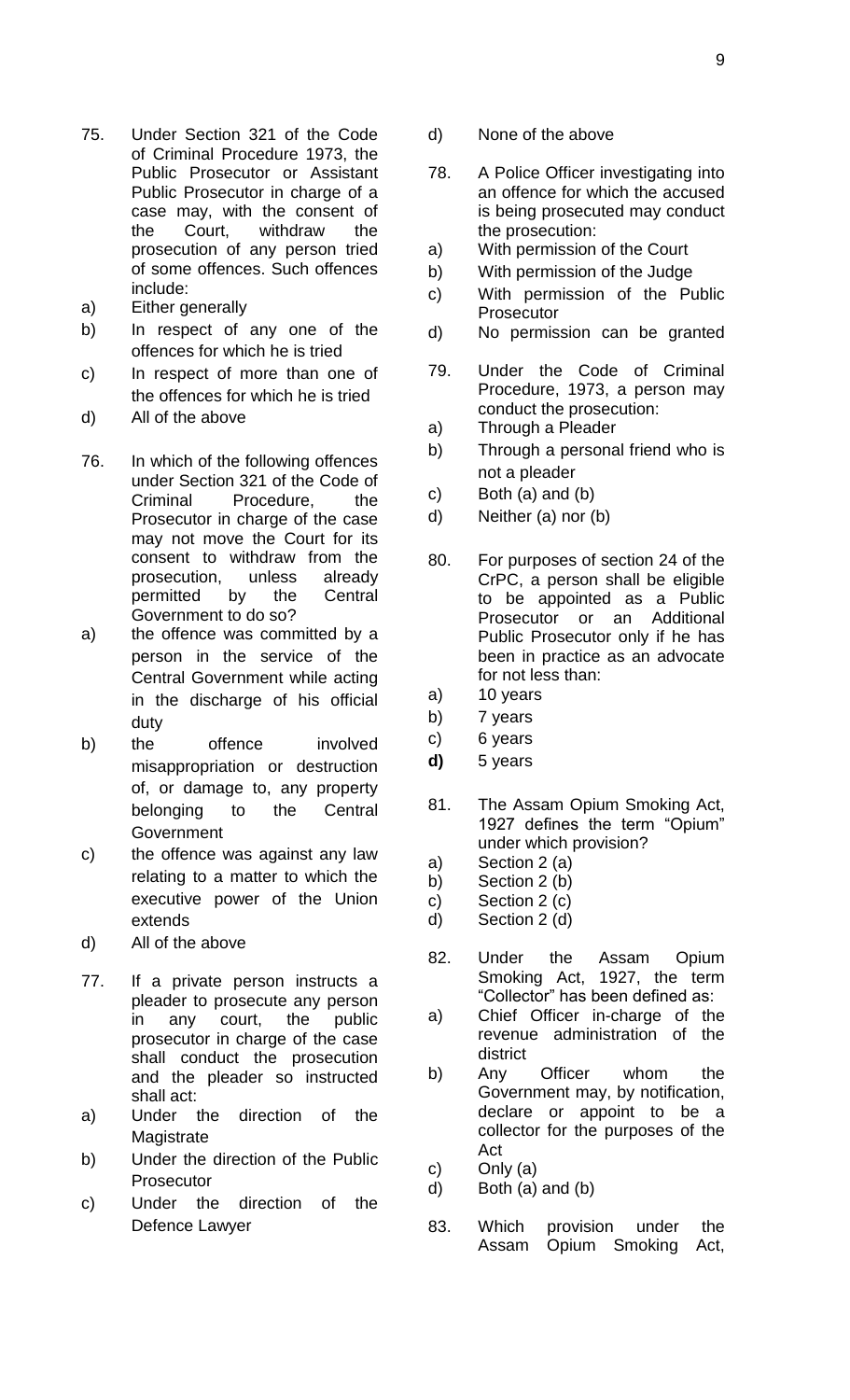1927 provides for the penalty for smoking Opium?

- a) Section 12
- b) Section 3
- c) Section 5
- d) Section 4
- 84. Under section 3 of the Assam Opium Smoking Act, 1927, the penalty for smoking Opium in case of first conviction has been made punishable with:
- a) Imprisonment for one month
- b) Fine of Rupees Fifty
- c) Only (a)
- d) Both (a) and (b)
- 85. Under section 3 of the Assam Opium Smoking Act, 1927, the penalty for smoking Opium in case of second or subsequent conviction has been made punishable with:
- a) Imprisonment for one month only
- b) Imprisonment for one month and fine of Rupees 50
- c) Fine only for Rupees 50
- d) None of the above
- 86. Which provision under the Assam Opium Act, 1927 provides for the search warrants and power to search?
- a) Section 9
- b) Section 10
- c) Section 11
- d) Section 12
- 87. Under Section 10 of the Assam Opium Smoking Act, 1927, whoever possesses or deals in prepared opium shall be punishable with imprisonment which may extend to:
- a) 1 year
- b) 1 year or with fine or with both
- c) 2 years
- d) 2 years or with fine of with both
- 88. Under Section 12 of the Assam Opium Smoking Act, 1927 the Magistrate of the First class may after recording his reasons issue warrant to which of the following Officers?
- a) An Officer of the Excise Department not below the rank of a Sub-Inspector
- b) An Officer of the Police Department not below the rank of

a Sub-Inspector or an Officer In-Charge of A police station

- c) Only (b)
- d) Both (a) and (b)
- 89. Which provision of the Assam Opium Smoking Act, 1927 provides for the Application of the Code of Criminal Procedure, 1898 to warrants and searches?
- a) Section 14
- b) Section 12
- c) Section 13 d) Section 11
- 
- 90. Section 15 of the Assam Smoking of Opium Act, 1927, a person arrested under this Act, may be released on bail when:
- a) He is prepared to furnish bail
- b) At the discretion of the officer making the arrest on his own bond
- c) Only (b)
- d) Both (a) and (b)
- 91. Under Section 16 of the Assam Opium Smoking Act, 1927, which of the following persons shall be bound to give reasonable aid to any Excise Officer or Police Officer in carrying out the provisions of this Act upon notice given and request made?
- a) Every Officer of the Police and Land Revenue Departments
- b) Every Village Headman or Goanbura
- c) Every Village Choukidar
- d) All of the above
- 92. Under which provision of the Assam Opium Smoking Act, 1927 provides for the Aid to the Excise Officer by every officer of the Police and Land Revenue Departments, every village headman or gaonbura and every village chaukidar in carrying out the provisions of this Act?
- a) Section 14
- b) Section 15
- c) Section 16
- d) Section 17
- 93. Which provision of the Assam Opium Smoking Act, 1927 provides for the making of report within 48 hours next after such arrest or seizure?